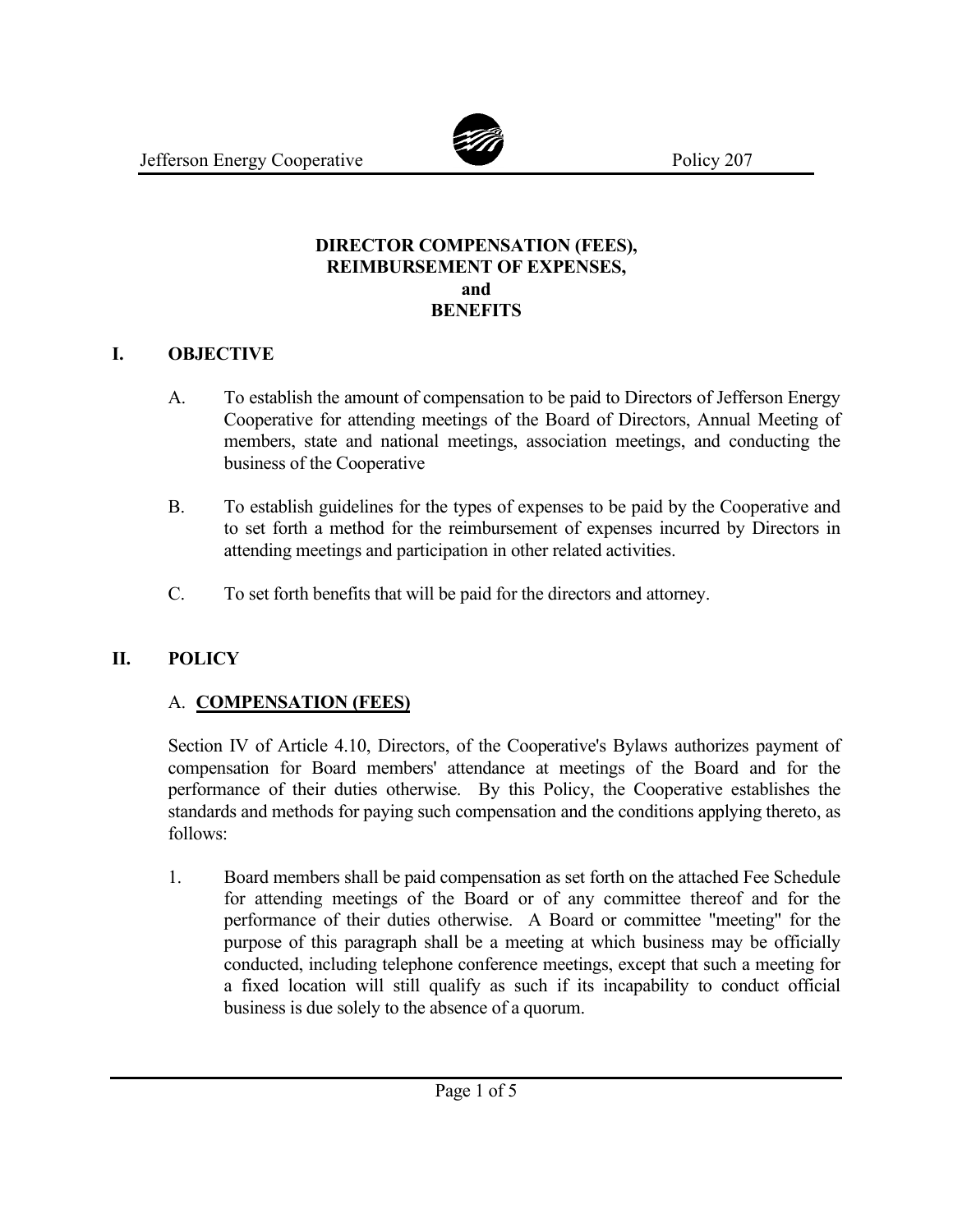

- 2. In applying this Policy, the following standards will be observed:
	- a. Board sets number of days per diem and travel days to be paid for each meeting, in-state or out-of-state.
	- b. Although two or more meetings or activities, or a combination of travel and one or more meetings or activities may occur on a single day, only compensation for that one day will be allowed.
- 3. Compensation amounts shall be reviewed annually by the Executive Committee of the Board and the Fee Schedule will be adjusted as needed. The Committee should review current data specific to director compensation before making any changes to the Fee Schedule. The list below are options that can be considered.
	- a. GEMC Board Compensation Survey;
	- b. Board compensation amounts for cooperatives of similar size;
	- c. A consultant may be asked for recommendations as to appropriate Director compensation.
- 4. No Board member shall receive compensation for serving the Cooperative in any other capacity, nor shall any close relative of a Board member receive compensation for serving the Cooperative, except that (a) a Board member who is an officer of the Cooperative and who as such performs substantial additional duties on behalf of the Cooperative, or who serves on behalf of Cooperative as a Board member of or voting delegate to an affiliated organization or any committee thereof, may be paid such compensation therefor, on a per diem basis, as is authorized by the remaining Board members, and (b) a Board member or close relative of a Board member may be paid such compensation as is authorized as a temporary emergency measure.
- Any compensation paid under this Policy shall, if the total thereof by law requires such, be reported on IRS Forms 1099 and 1096, a copy of the former being timely furnished to each Board member.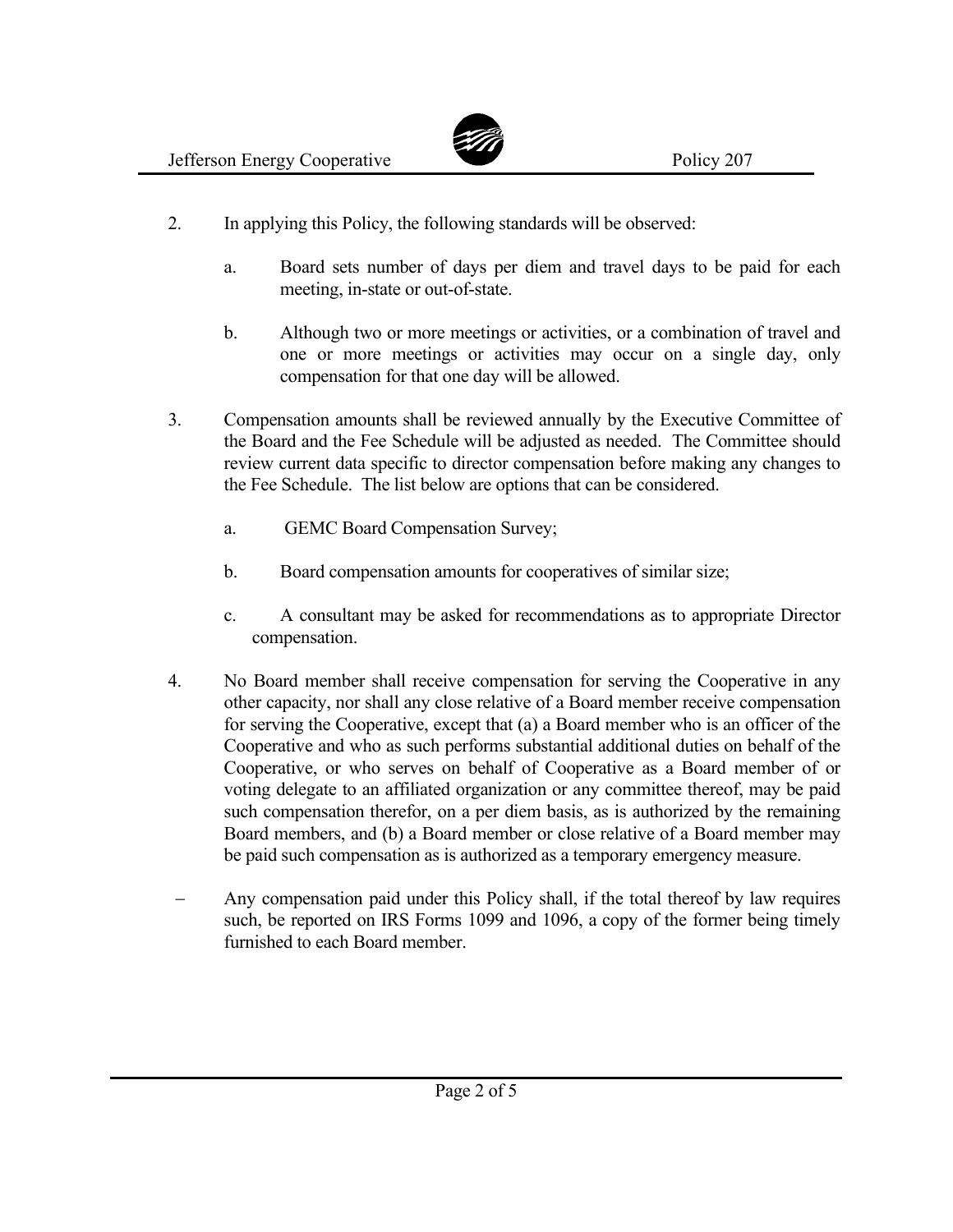

### B. **REIMBURSEMENT OF EXPENSES**

Expenses required to conduct Jefferson Energy business will be reimbursed to Jefferson Energy directors as follows:

- 1. Mileage for automobile travel will be reimbursed according to the mileage rate set by the IRS.
- 2. The least expensive form of travel will be paid for attendance to meetings. If commercial air travel is available and is less expensive than driving, without regard to the mode actually used, reimbursement shall be for the expenses actually incurred in the amount not to exceed round trip air coach fare plus cost of transportation to and from airport and other expenses attendant to air travel.
- 3. Auto rental expense.
- 4. Actual expenses for lodging and meals.
- 5. Miscellaneous expenses such as tips, tolls, parking, telephone, etc.
- 6. Advances may be made to directors for estimated expense while traveling on Jefferson Energy business.
- 7. A detailed expense report will be completed, with receipts, etc., attached, and submitted to the Executive Assistant. A receipt is required for any expense over \$50.00.

## **C. BENEFITS**

Directors are eligible for the following insurance benefits when elected to serve on the Board of Directors:

- 1. Medical Insurance
	- a. Active Directors:
		- − Active Directors and their dependents may participate in JEC's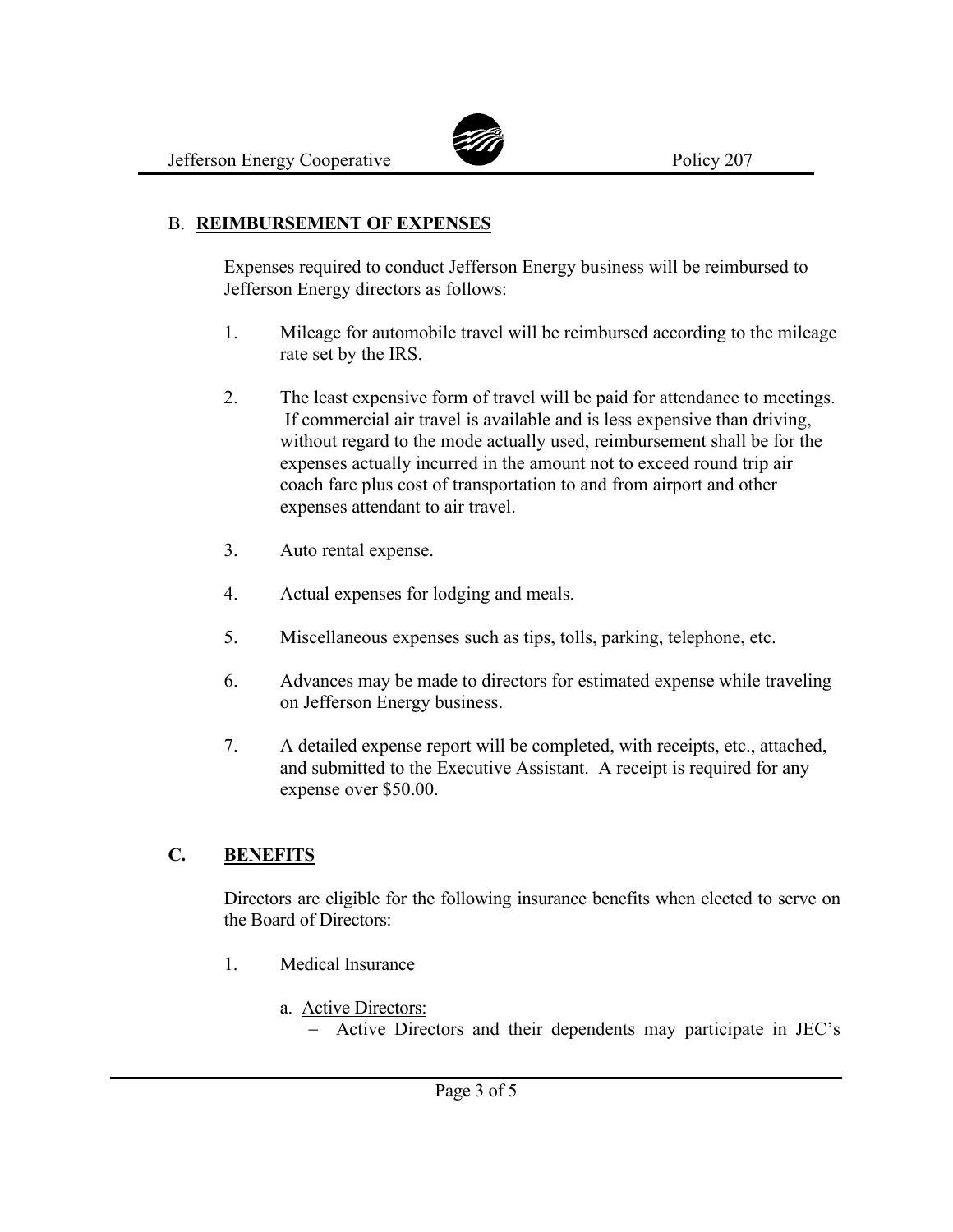

medical insurance plan at their expense.

- b. Retired Directors:
	- − Retired Directors elected **prior to** January 1, 2000, are grandfathered in as to medical insurance benefits. Jefferson Energy Cooperative will pay or reimburse retired Directors for Medicare Supplement and Medicare Part D after age 65 if the retired Director was elected to the Board prior to January 1, 2000 and has 12 or more years of service. Reimbursement of Medicare Supplement Insurance and Medicare Part D will be for amounts expended not to exceed the cost of Jefferson Energy's Medicare Supplement premium and Medicare Part D. The maximum cap JEC will pay will correspond with the cap for employee coverage as set forth in Policy 328 – Insurance Programs.
	- − Retired directors elected **after** January 1, 2000, who have 12 Years of Service on the Board, and their dependents can participate in JEC's medical insurance plan at their expense. Dependents can participate in the plan only if the Director participates. Directors and dependents have to participate in the plan at the time of retirement. They cannot be added at a later date.
- 2. 24-Hour Accident Insurance and Business Travel Insurance

Jefferson Energy will provide 24-Hour Accident insurance and Business Travel insurance coverage for the attorney and active Directors, the cost of which will be paid by the Cooperative.

For comprehensive information about the 24-Hour Accident Insurance and the Business Travel Insurance, see the Summary Plan Description. If an additional copy of the Summary Plan Description is needed, contact the Human Resources Department.

3. Life Insurance and Accidental Death and Dismemberment

Jefferson Energy will provide Life Insurance for the attorney and active Directors in an amount periodically established by the Board as well as Accidental Death and Dismemberment, the cost of which will be paid by the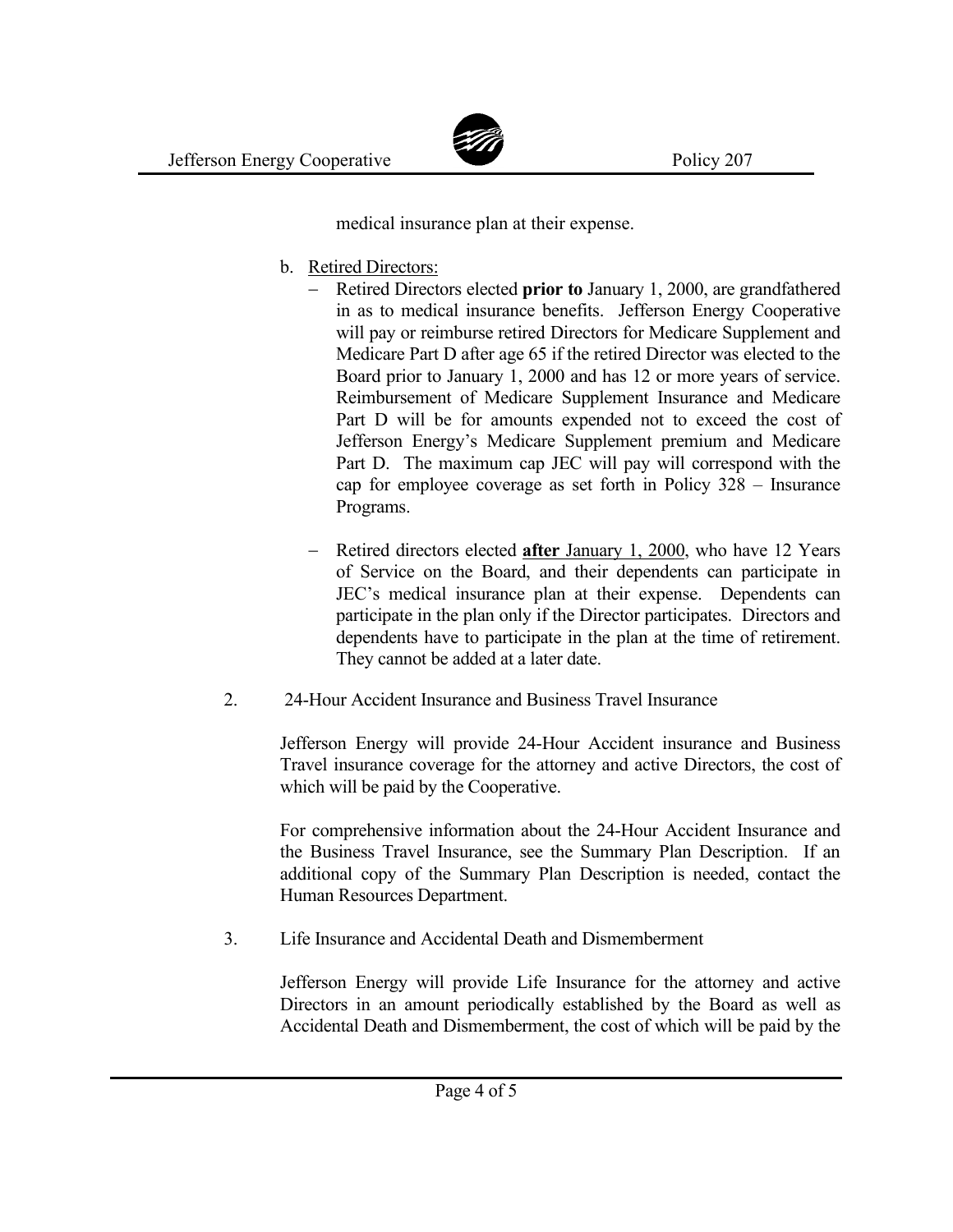

Cooperative. At the age of 66, the benefit of Director Life begins to decrease each year as set forth in the Summary Plan description.

For comprehensive information about the 24-Hour Accident Insurance and the Business Travel Insurance, see the Summary Plan Description. If an additional copy of the Summary Plan Description is needed, contact the Human Resources Department.

4.. JEC Clothing Reimbursement

\$100 clothing reimbursement or credit within a 12-month period will be applied towards Director's apparel costs for Jefferson Energy logo clothing.

#### **III. RESPONSIBILITY**

A. Executive Committee of the Board of Directors.

| <b>IMPLEMENTED:</b> | January 28, 1987  |
|---------------------|-------------------|
| <b>REVISED:</b>     | December 22, 2021 |